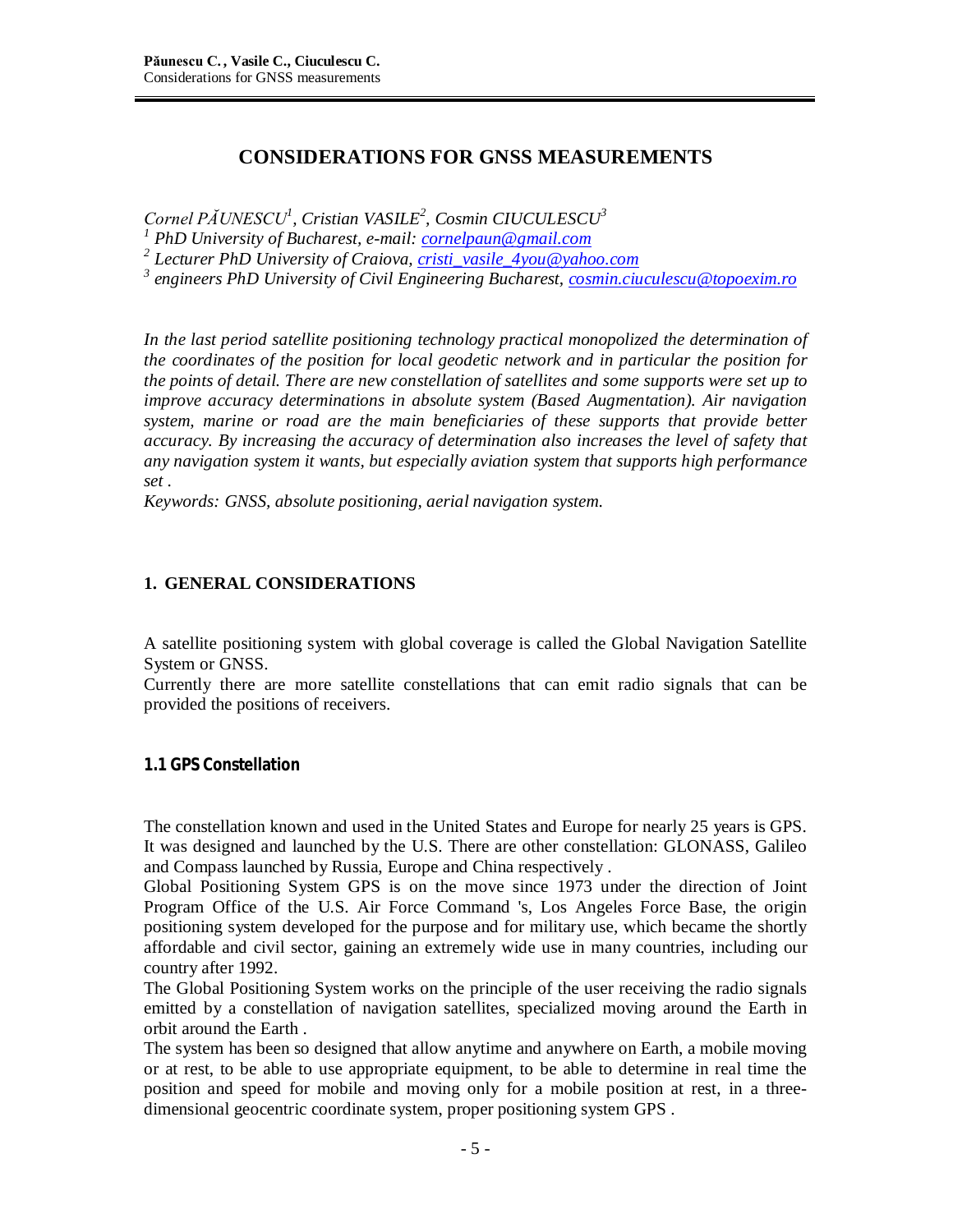GPS positioning system is made up of three components and main parts, which ensures its operation as follows :

- 1. Space segment, consisting of the constellation of GPS satellites;
- 2. Control segment, consisting of ground stations that monitor the entire system;
- 3. User segment, composed of civilian and military users, who use recievers.

#### **1.2. GLONASS Constellation**

Global Navigation Satellite System ( GLONASS ) is based on a constellation of active satellites which continuously transmit coded signals in two frequency bands, which can be received by users anywhere on Earth to identify the position and speed in real time based on measurements of distances. The system is a counterpart to the U.S. Global Positioning System (GPS) and both systems have the same principles in data transmission and positioning methods. GLONASS is managed by the Russian Government by the Russian Space Forces and the system is operated by the Coordination Scientific Information Center (KNIT ) in the Ministry of Defence of the Russian Federation .

GLONASS system control segment is entirely within the former Soviet Union. Control center of the segment and time standards are in Moscow and the telemetry and tracking stations are in St. Petersburg, Ternopol, Eniseisk , Komsomolsk -na- Amur.

By 2010, GLONASS has achieved 100% coverage in Russia. In February 2011, the constellation consists of 22 operational satellites. Two others were released at the end of 2010 but failed. In March 2011 one of the disturbed orbit satellites that had been repaired and thus had 23 satellites operate. There are currently 24 satellites in use. GLONASS satellites as models have undergone several upgrades, the latest version being GLONASS -K .

#### **1.3. Galileo constellation**

Galileo is the only European global satellite navigation. Until now, users of GNSS in Europe had no alternative but to use the GPS constellation U.S. or Russian GLONASS constellation. These two constellations are the main U.S. and Russian military beneficiary. During conflicts military, militarians operators of these systems have changed the signal from the satellites or even blocked him .

Meanwhile, satellite positioning has become a standard instrument and essential tool for positioning. If GNSS signals would stop, ships and aircraft from all over the world should revert to traditional navigation methods, which would be very difficult. Not only navigation would be affected but also human security .

Since 1990, the EU has felt the need to achieve a European satellite navigation system that can be used worldwide. European independence of positioning is the main reason to adopt this important step. Also being interoperable with GPS and GLONASS, Galileo will also be in a very real way, the cornerstone of the new global navigation satellite system (GNSS). This global system will be under civilian control. And its satellites complementary to existing GNSS systems, Galileo will allow precise positioning even in cities where satellite signals today are disrupted. Galileo will also offer a number of improvements to the signal to make it easy to follow and make it more resistant to interference and reflections. The European GNSS will provide more reliable and more accurate than American and Russian systems. This means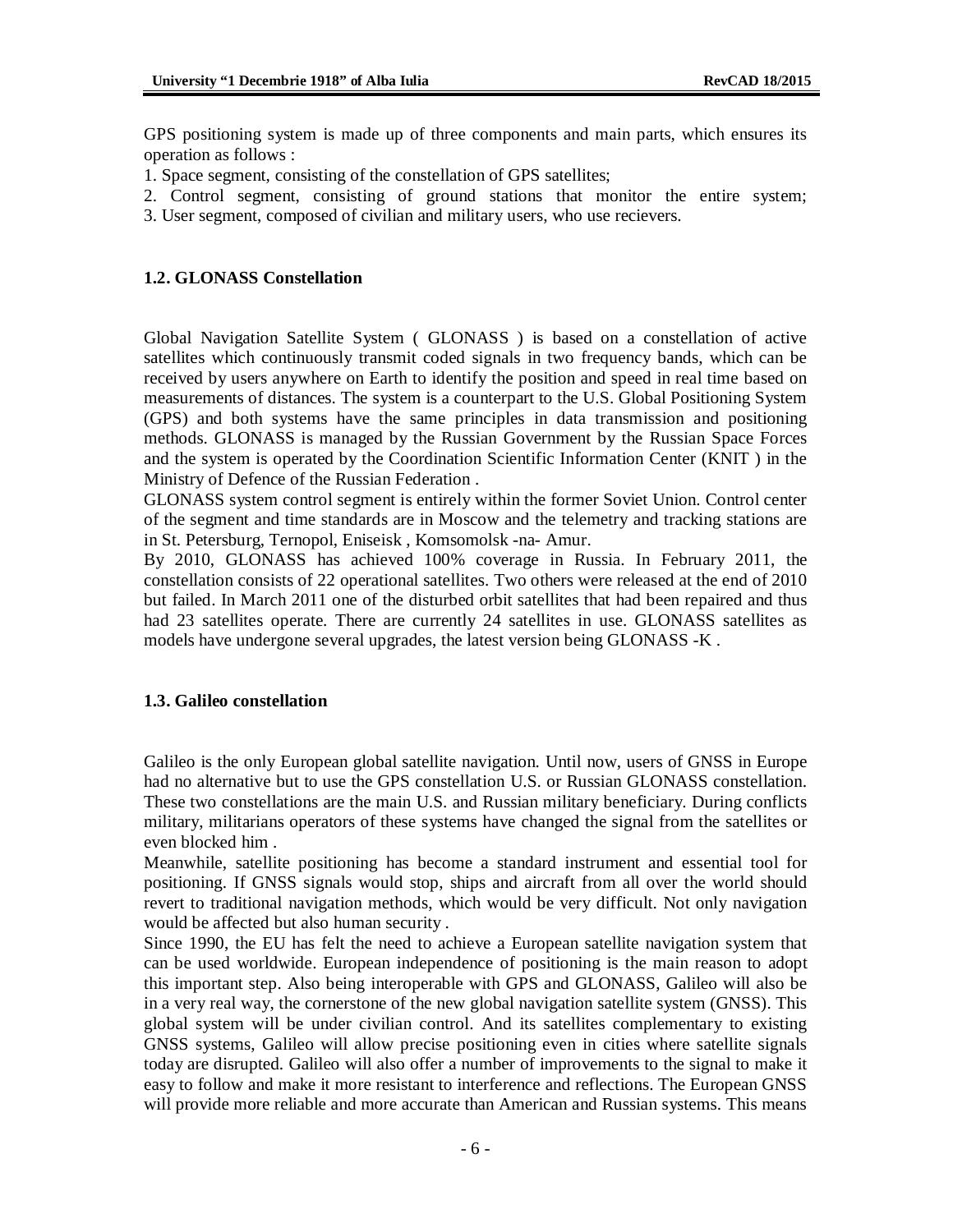that Galileo and EGNOS will enable a whole new range and unlimited services, applications and business opportunities. Galileo will also achieve a better coverage at high latitudes by placing satellites in orbit at a greater inclination to the equatorial plane, so be completely covered and Northern Europe, an area that is not completely covered by GPS. [ Peter Gutierrez 2011]

There are currently four operational satellites of the Galileo constellation .

## **1.4 Compass constellation**

Compass positioning system (also known as the Beidou -2, BD2 ) is a project launched by China to develop an independent global satellite positioning .

Compass is not an extension of the previously developed system Beidou -1, but it is a new GNSS constellation similar in principle to GPS , GLONASS , and Galileo .

The new system will be a constellation of 35 satellites, including five satellites in geostationary orbit (GEO) and 30 satellites on a medium Earth orbit (MEO) system that will provide complete coverage of the globe. Signals vary based on CDMA principle and have a complex structure typical of modernized GPS and Galileo constellation. As for other GNSS constellations, there will be two levels of positioning service: open and restricted (military). The signal should be available globally for any user. When all GNSS positioning systems currently provided will be completed, users will benefit from a total constellation of 75 satellites that will significantly enhance all aspects of positioning, especially the possibility of using GNSS receivers in the so- called "urban canyons". General designer of Compass navigation system is Sun Jiadong, who also designed the previous system Beidou navigation system.

# **2. POSSIBILITIES FOR POSITIONING GNSS AUGMENTATION**

Positioning GNSS receiver is either relatively (to a point already known position) is absolutely depending only satellites visible at a time. Positioning to a point having known position is simple to perform and provides better precision. In our paper we will discuss only the absolute positioning system using only the visible satellites. And here we have two possibilities:

- receiver that decodes signals only from a constellation (GPS, GLONASS, Galileo and Compass)

- receiving that decodes signals from more than one constellation.

The receivers produced by known companies can decode signals from GPS, Galileo and GLONASS constellations. As is known, the accuracy of the position of a point in the absolute system from the visible satellites, is directly proportional to the number of visible satellites and the residence time for each point. The more satellites are visible and as it stationed more on point, the accuracy of the positioning is better.

Another element that gives good accuracy of determination is GNSS receiver type. If the receiver is geodesic class, the accuracy is better, if the receiver is tourist type (hand GNSS), the accuracy is much weaker .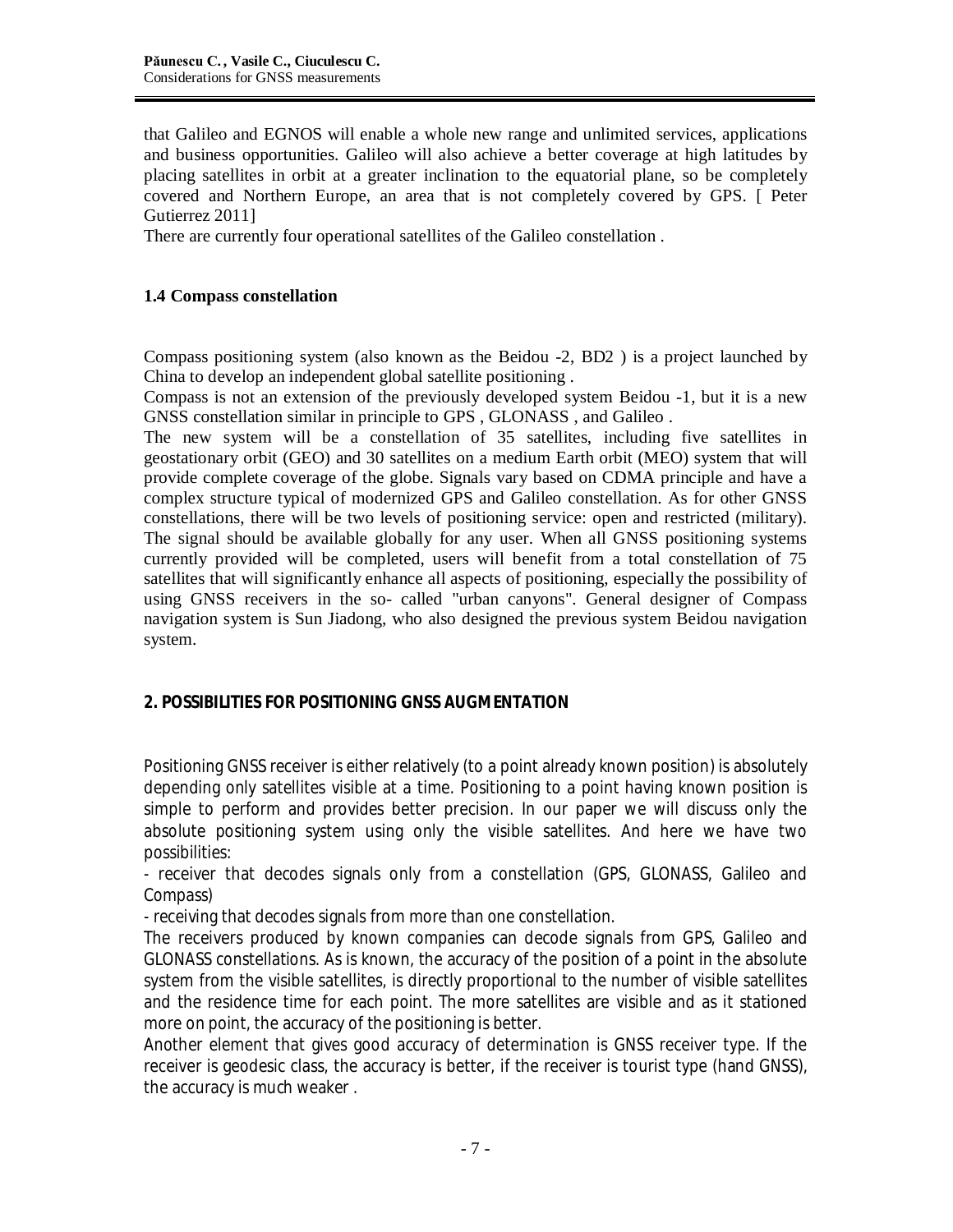These types of determinations of position is practiced mainly in navigation on maritime, river , road, especially in the air. Air navigation is to be replaced ILS landing system with GNSS technology. For this reason many countries or groups of countries have implemented a system by which to improve (increase) the accuracy of the GPS constellation in absolute system. In fact , according to the position amplifier are two types of augmentation :

- From space ;

- On the ground.

#### **2.1 The amplified system from space of satellites GNSS signal (SBAS - Satellite Based Augmentation Systems).**

#### **2.1.1 QZSS - Quasi-Zenith Satellite System**.

Quasi-Zenith Satellite System (QZSS) is a regional proposal for a system of three satellites to transfer time and too satellite base augmentation system (SBAS) for Global Positioning System (GPS), implemented in Japan. The first satellite "Michibiki" was released on September 11, 2010. Full constellation will be achieved by 2013.

#### **2.1.2 WAAS - Wide Area amplification system**

WAAS uses a network of ground reference stations in North America and Hawaii, to measure small variations in signals from GPS satellites in the Western Hemisphere. Measurements from the reference stations are routed to master stations ( fixed primary ) receiving deviation correction (DC) and send correction messages to geostationary WAAS satellites in time (every 5 seconds or even faster).These correction messages broadcast by satellites back to Earth. GPS receivers with WAAS enabled signal decoding time can use these corrections to improve the accuracy of their position.

**Accuracy**. By the system specifications, WAAS is obliged to provide positions accurate to 7.6 meters (25 ft) or more specific (for horizontal and vertical), at least 95 % of the time. Current measurements using the system showed that the precision obtained is less than 1.0 m (3 ft 3 in) horizontally and 1.5 meters ( 4 ft 11 in ) vertically throughout the United States and



much of Canada and Alaska. With these results, WAAS fall into that category I precision approach (for aircraft) to 16 meters (52 ft) horizontally and 4.0 meters (13.1 ft) vertically .

Figure 2.1. WAAS service area . Dark red indicates the WAAS coverage . Color coating services change over time depending on satellite geometry and ionospheric conditions. (Figure is taken from wikipedia , September 2011)

**Integrity**. The integrity of a navigation system include the ability to provide timely warnings when the signal provides erroneous data (incorrect position and so the plane could miss the runway) and that could create potential hazards. By the system specifications, WAAS can detect errors in the GPS network and inform users in 6.2 seconds. Certification stating that WAAS is safe for instrument flight rules (IFR - instrument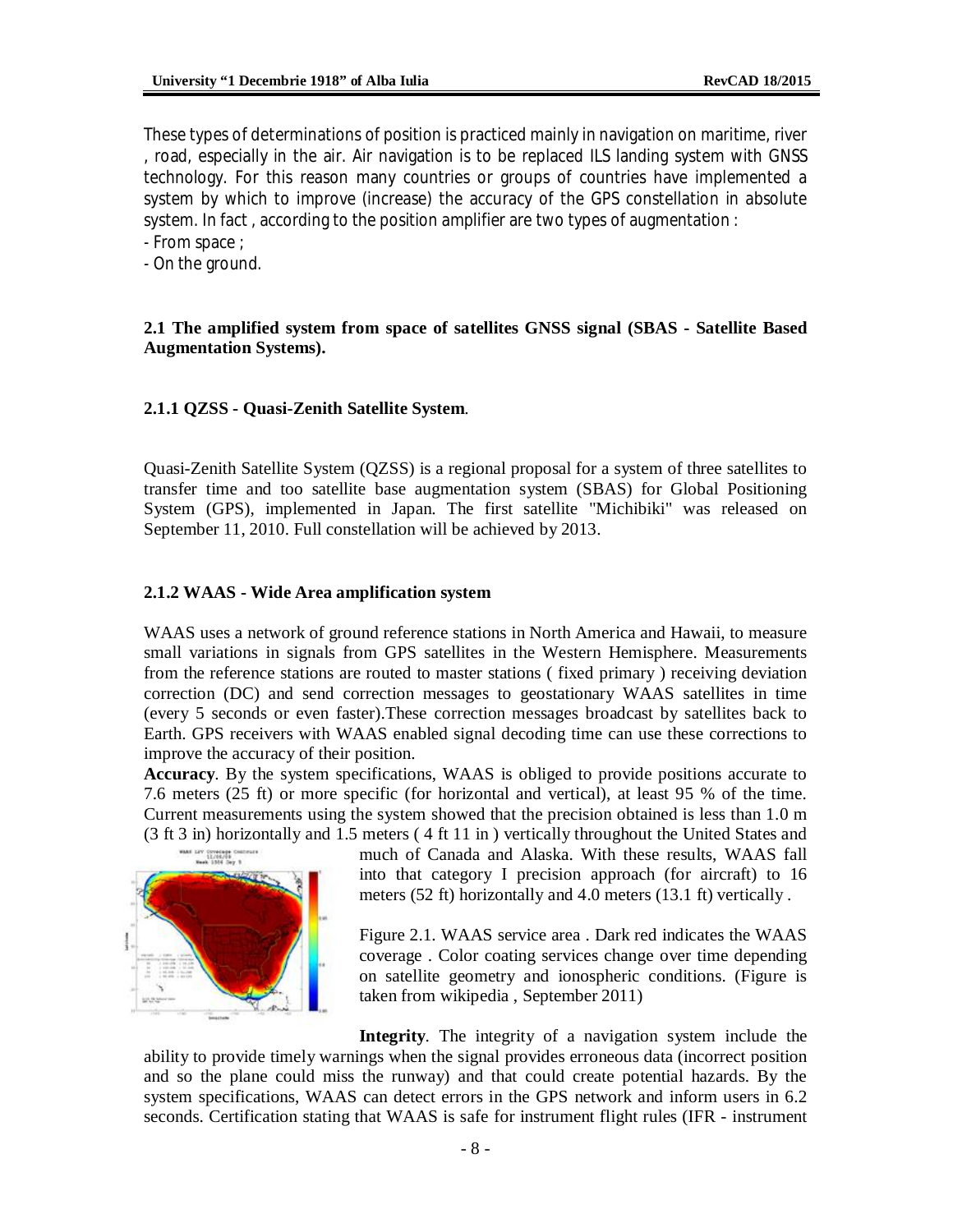flight rules ) (ie flying blind - no pilot ) required to prove that there is only a very small probability that errors exceeding accuracy requirements are not detected. Specifically , the probability is  $1 \times 10^{-7}$ , and is equivalent to 3 seconds of bad data per year. It provides information integrity equivalent to / or better than reception autonomous integrity monitoring ( RAIM - reciever autonomous integrity monitoring).

#### **2.1.3 EGNOS - European Geostationary Navigation Overlay Service**

EGNOS - European Geostationary Navigation Overlay Service, was the first trial in Europe using satellite positioning and improves range of public services provided by the U.S. GPS. EGNOS improves GPS service makes it particularly suitable for safety critical applications such as flying aircraft or ships (navigation) through narrow channels. Basically it is similar to WAAS in Europe.



Figure 2.2. The range of EGNOS. (Figure is taken from wikipedia, September 2011)

## **2.1.4 MSAS - Multi-Functional Satellite Augmentation System Satellite**

MSAS is a SBAS system released by the Japanese government. It is a satellite positioning system that helps differential GPS (DGPS) that complements the GPS system. This assistance is intended to improve the reception of satellite signals to get a better position in the area covered by type MSAS satellites. Ad in the WAAS and EGNOS systems as described above, the main beneficiary of MSAS system is air and maritime navigation. Thus, in the side of the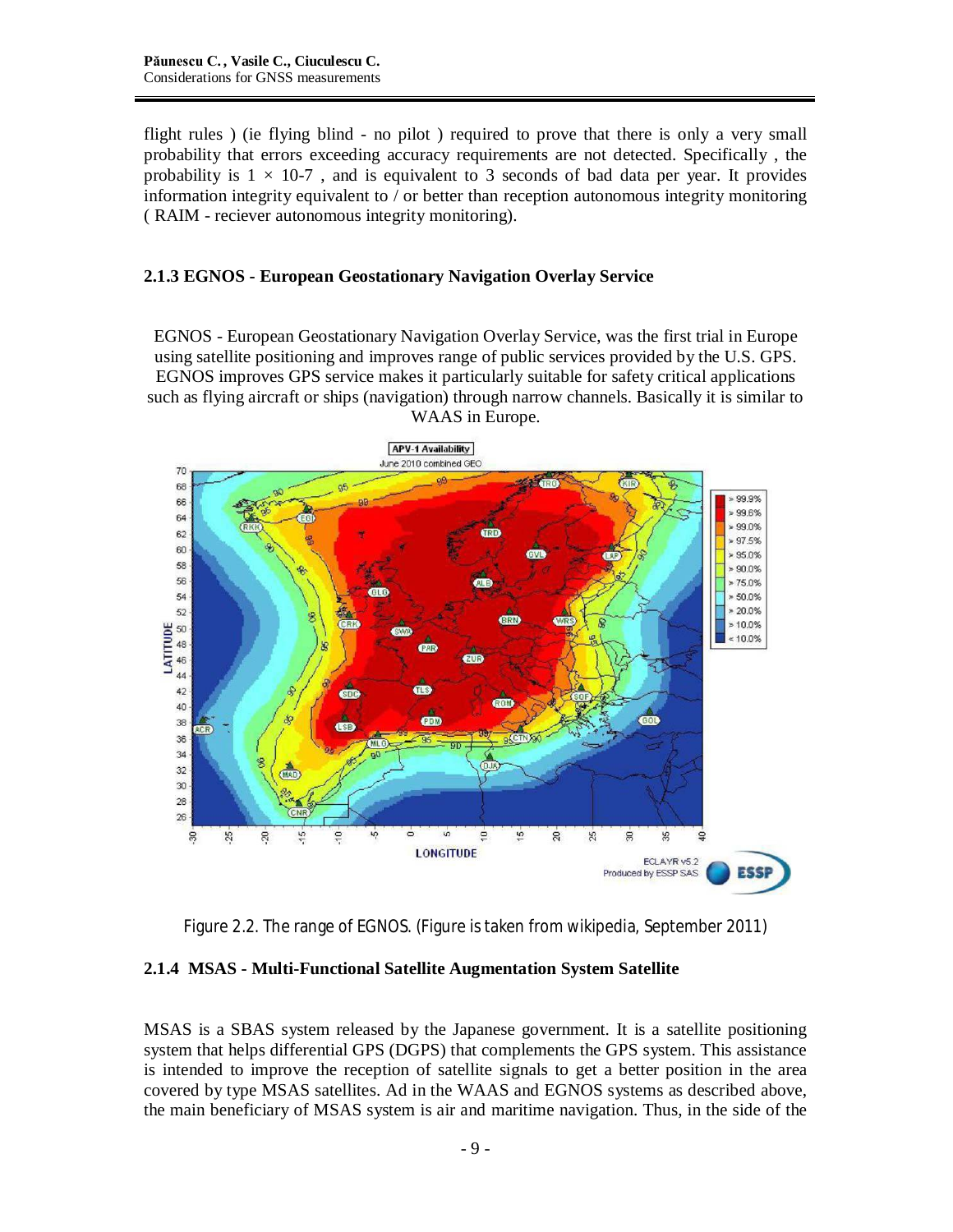area covered, the accuracy of 20 meters achieved only by using GPS system reaches 1.5 to 2 meters (planimetric and altimetric position) by introducing MSAS. After the tests have been



passed, the system was commissioned aviation September 27, 2007.

#### **2.1.5 Gagan - The GPS Aided Geo Augmented Navigation or GPS and Geo Augmented Navigation system**

GPS positioning system assisted by improvement (Gagan) is a planned implementation of a regional system of satellites known as the base satellite amplification system (SBAS) by the Indian government. It is a system

that improves the accuracy of a GNSS receiver by providing reference signals (correction). The project is implemented in three stages beginning in 2008 by the Airport Authority of India, with Indian Space Research Organisation (ISRO) on support space technology. The aim is to provide positioning navigation for all phases of a flight over Indian airspace and in the vicinity. It is applicable for lifesaving operations, and meets performance requirements of regulatory organism of international civil aviation. Gagan operational phase of the system was completed in May 2011. The system will be complete in 2014. Gagan is a Hindi word of Sanskrit origin and means sky.

### **2.2 The amplification of ground GNSS satellite signal ( GBAS - Ground Based Augmentation Systems)**

#### **2.2.1 LAAS - Local Area Augmentation System**

Local Area Augmentation System for GPS accuracy ( LAAS ) is a guide to landing the aircraft in any weather, based on real-time differential correction of the GPS signal. It is implemented in the U.S. and Canada. GPS receivers in the area are located on points with positions (coordinates) known. These points determine the difference between the determined position of the signals from the GPS satellites and the position known. Correction data are transmitted to a central location at the airport. These data are used to formulate a correction message, which is then transmitted to users via VHF waves. A receiver on an aircraft uses this information to correct the signals from the GPS satellites, which then provides an accuracy comparable to classic ILS landing. International Civil Aviation Organization ( ICAO ) asks this type of system (GBAS) .

Figure 4.3. LAAS system, similar in concept to JPALS, LDGPS (fixed base category) (Figure is taken from wikipedia, sept. 2011)

LAAS attenuates the imprecision of the GPS signal in local areas with a much higher accuracy than WAAS system and thus provides a higher level of service that can not be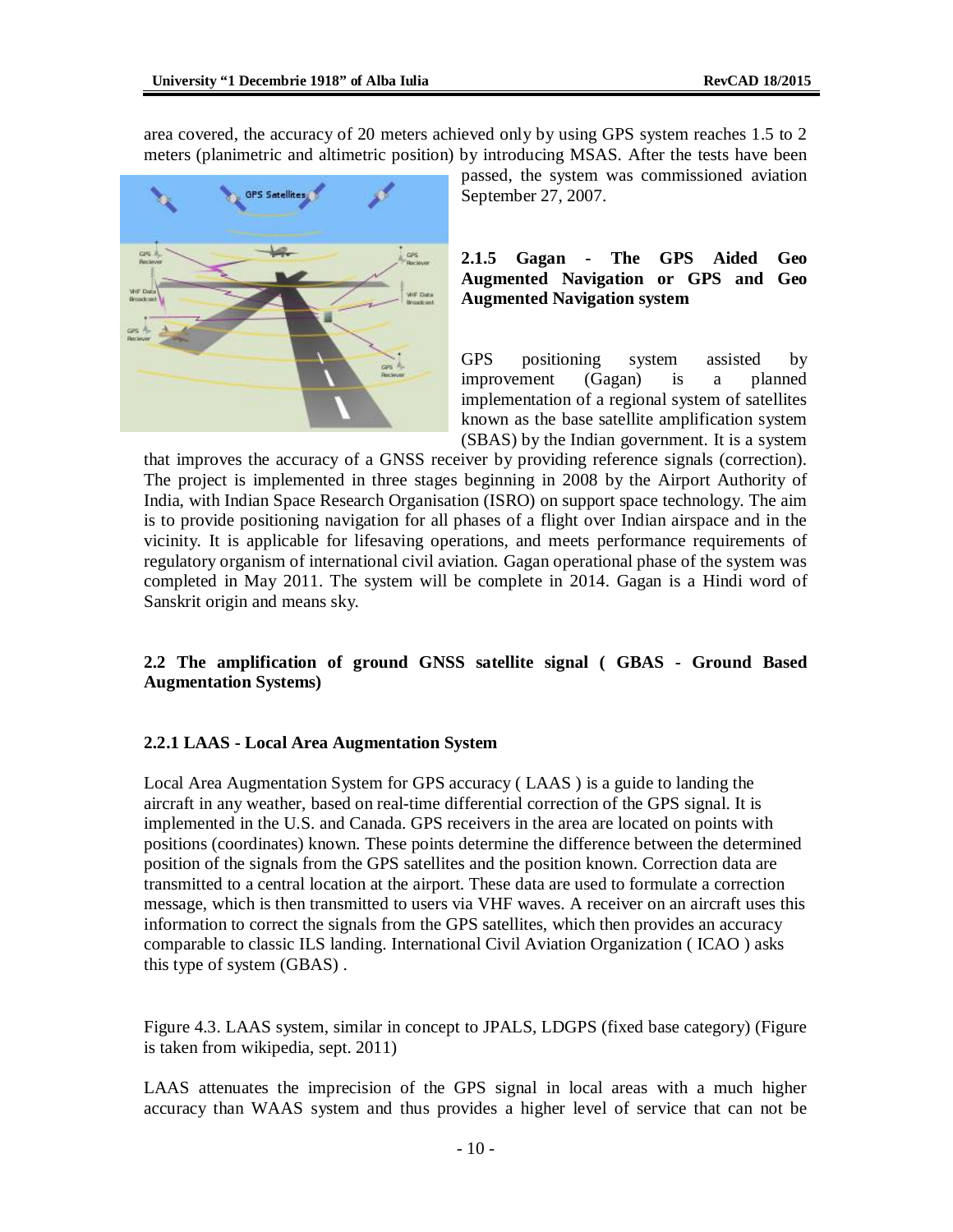achieved by WAAS. VHF signal of the LAAS system is currently scheduled to share the frequency band from 108 MHz to 118 MHz with existing ILS tracking system and VOR navigation system. LAAS system uses the TDMA (Time Division Multiple Access), and serve the entire airport by providing a single frequency. By replacing the ILS system in the future, LAAS will reduce VHF NAV band which is very busy.

## **2.2.2 JPALS-Joint Precision Approach and Landing System**

Precision landing system (JPALS) is a military landing in all weather conditions based on real -time differential correction of the GPS signal, amplified by a local correction message transmitted by secure means. Onboard GPS receiver compares the current derived position with the correction signal local. This correction comes from a three-dimensional point very precisely positioned to help the pilot to land in all weather conditions using a screen like as ILS mode. JPALS is similar LAAS, but primarily for use by the military. However, some elements of JPALS can be used by civilians to help protect important civilian operations, but unauthorized changes of signal may occur.

## **2.2.3 StarFire Navigation System**

StarFire is a wide area differential GPS system developed by John Deere form Navcom and by a group that wants to develop an agriculture based on accurate position determination. StarFire additional issue "corrections" on the L bands of GPS satellites around the world, allowing a user equipped with a StarFire receiver to determine its position with sub-meter accuracy and precision provides a 24-hour period less than 4.5 cm. StarFire is similar to FAA GPS differential correction described in the chapter on WAAS, but considerably more accurate because of techniques that improve processing receiver.

Figure 4.11. Two receivers Navcom SF-2040G (Figure is taken from wikipedia, in September. 2011)

Misstatements arising GPS position is primarily due to "waves" (ripple) that waves do when



passing through the ionosphere, they produce propagation delays and thus appears on the receiver position than it actually is. GPS is often cited as having 15 m accuracy, although the signal itself can give a position about 3 m from 12 m error Basically, 5 m is given by ionospheric distortion. Other 3-4 are given the errors in the satellite ephemeris data used to calculate the positions of the GPS satellite orbits and internal satellites clocks deviation.

Basically , the system calculates some DGPS corrections orbit satellites which will then forward them to all users. A receiver is placed at a point with coordinates very well known. From the satellite signals calculates its position. Between this calculated position and the position known before some differences appear. These differences are converted to a given satellite corrections. Corrections are transmitted to all other users of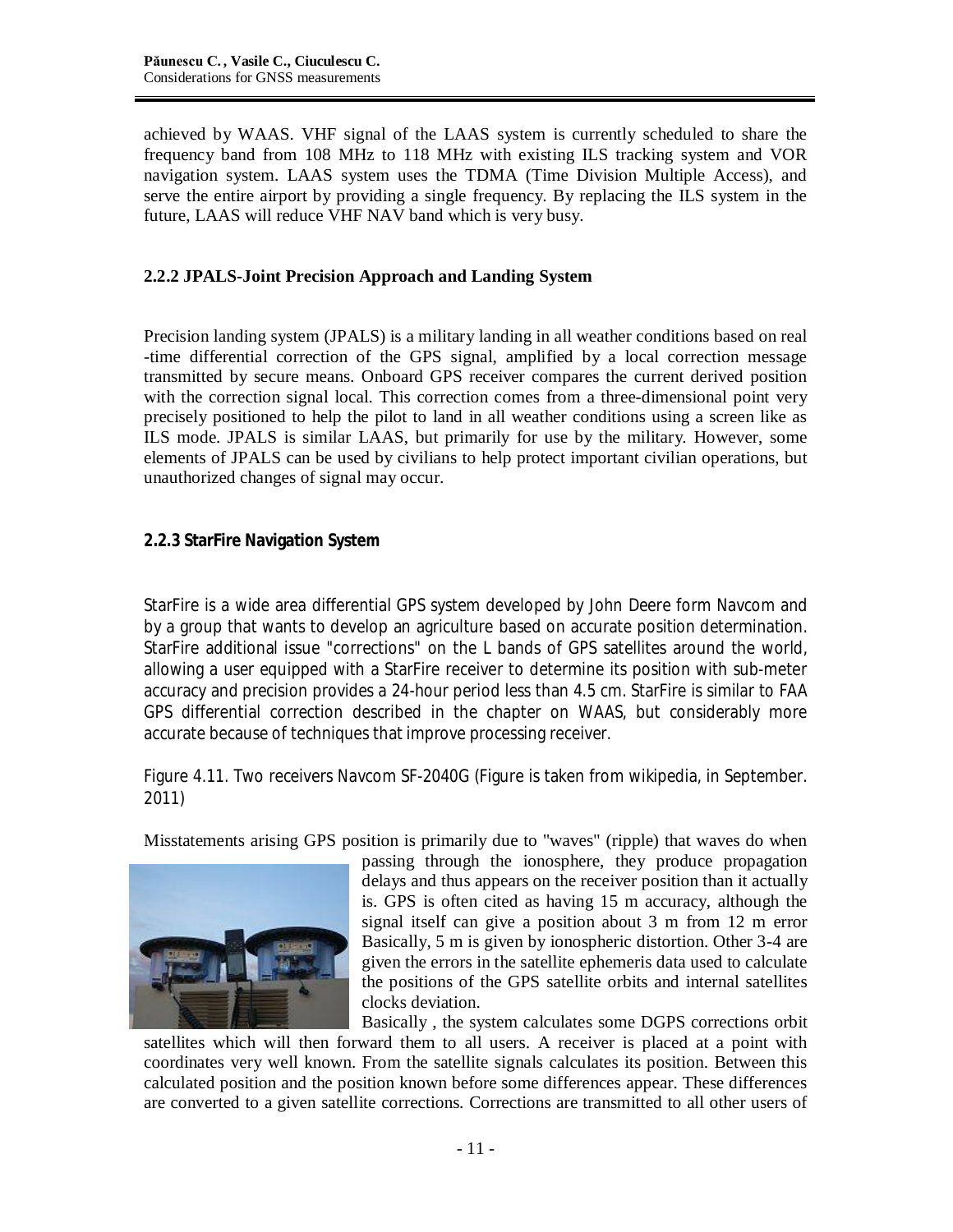GPS receivers in this way obtain a very precise position for their receivers. Correction mainly reduce errors due to ephemeris and clocks. For ionosphere corrections are good for receivers placed near the receiver that transmits corrections. The receiver that receives the correction is furthest from the base, the ionospheric correction is less accurate, and so the position error is higher. To obtain more precise corrections on a larger area would require more ground reference stations that would transmit more data. For example WAAS system uses twentyfive stations in the United States and wants to make a grid of 5 º x5 º. StarFire instead uses an advanced receiver to correct internal the errors ionospheric effects. To achieve this it capture signal  $P(Y)$  and is broadcast it on two frequencies, L1 and L2, and comparing the effects of the ionosphere on the propagation time of the two frequencies. With this information , ionospheric effects can be calculated with a high degree of precision, which is the Starfire DGPS can compensate for variations in propagation delay. The second signal P (Y) is encrypted and can't be used by civilian receivers directly, but Starfire does not use the data contained in the signal, but instead only compares the phase of two signals . This is expensive in terms of the electronics , which requires a second tuner and a good stability to be useful signal , so that the solution Starfire is not used on a large scale ( at least when it was created) .

## **3. CASE STUDY**

Case study is to determine the position of a point in the WGS84 coordinate system in various ways.

1.To determine the position of a point in function of a point with a known position EUREF89

. 2. Determining points position using GPS satellites only (single processing point) .

3. Determine the position of points using both GPS satellites and satellite constellations and other EGNOS ( single processing point) .

We used Class geodetic receivers  $(L1, L2 \text{ and } L5)$ , but different residence time.

Coordinates were calculated originally in WGS84 system and transformation in the Stereographic 1970 system using TRANSDAT program.

In the process of measurements revealed the following values.

The reference value obtained from measurements from the permanent station is:

 $x = 561003.190$  m

 $y = 459691.003$  m

 $h = 317.100 \text{ m}$ 

Following values are obtained by processing the single point method.

| Constellations | stay | north<br>coordinate | east coordinate | altitude          | difference of measurement<br>from permanent stations |                   |          |
|----------------|------|---------------------|-----------------|-------------------|------------------------------------------------------|-------------------|----------|
| used           | time | [m]                 | m               | $\lceil m \rceil$ | $\lceil m \rceil$                                    | $\lceil m \rceil$ | [m]      |
| GPS+GLONAS     | 7h   | 561004.047          | 459691.761      | 315.92            | $-0.857$                                             | $-0.758$          | 1.183    |
| <b>GPS</b>     |      | 561003.560          | 459691.538      | 315.98            | $-0.370$                                             | $-0.535$          | 1.119    |
| <b>GLONAS</b>  |      | 561004.518          | 459689.691      | 323.89            | $-1.328$                                             | 1.312             | $-6.787$ |
|                |      |                     |                 |                   |                                                      |                   |          |
| GPS+GLONAS     | 3h   | 561004.037          | 459691.735      | 317.19            | $-0.847$                                             | $-0.732$          | $-0.089$ |
| <b>GPS</b>     |      | 561003.468          | 459691.361      | 316.75            | $-0.278$                                             | $-0.358$          | 0.346    |